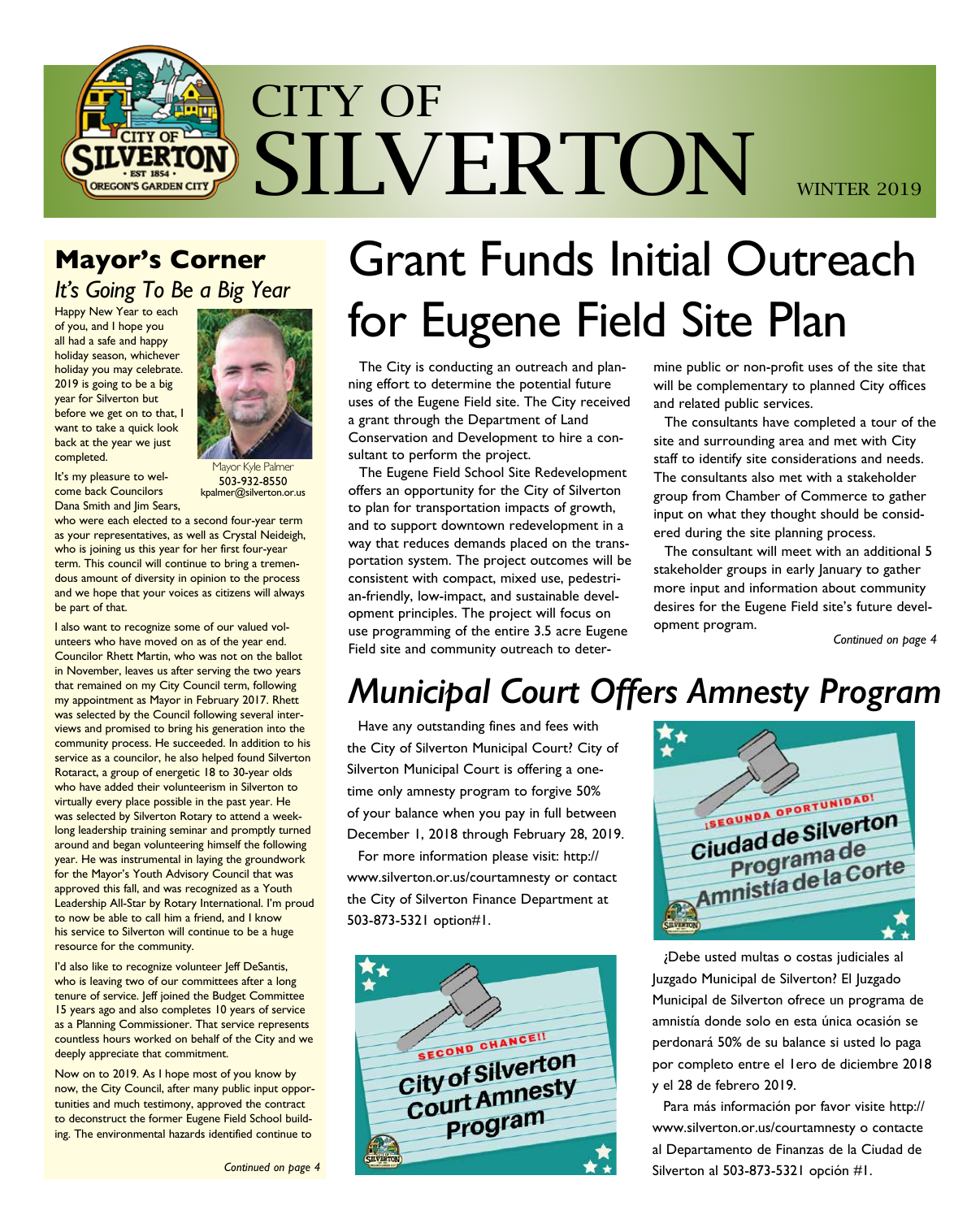

#### **Thank You and Farewell, Councilor Martin**

*At the December City Council meeting Mayor Kyle Palmer presented outgoing Councilor Rhett Martin with a plaque in appreciation of his two years of service on the Council. Martin was appointed by the council after Palmer was appointed mayor, leaving a council position open. Martin chose not to run in the Nov. 6 election.*

# **Meet Councilor-Elect Crystal Neideigh**

The City Council will welcome a new member this January, with Crystal Beam Neideigh to be sworn in at the regular meeting Jan. 7. Having grown up in Silverton, she returned around four years ago after studying and working in West Virginia and Monmouth, Oregon.

Councilor-Elect Neighdeigh trained as a physician assistant (PA)

and enjoys practicing urgent care medicine at Kaiser Permanente in Salem. She enjoys a variety of local activities in town including the YMCA offerings with her children, a 6-year-old son and 10-year-old daughter.

Councilor-Elect Neideigh looks forward to working on behalf of community members with a spirit of "grace and cooperation" and encourages everyone to "look for the best in people".

*Favorite Silverton traditions:* Annual tree

lighting and pet parade **Advice to new Silverton residents:** Walk around and talk with new people.

## *Silverton City Staff Says Some Goodbyes and Hellos*

The City salutes two longtime employees as they begin a new chapter of their lives: retirement!

Vickie Ovendale served Silverton as a Building Permit Technician and provided a familiar face and voice to members of the public seeking to construct and modify properties, as well as those using the City's Silver Trolley dial-a-ride service. In honor of her retirement and the over 1,100 properties she had a hand in bringing to fruition, Community Development Director Jason Gottgetreu prepared a commemorative GIS layer map (see below, and online newsletter for the color version).

While Vickie and family are enjoying the freedom to pursue their love of RV travel, Vickie has also made time to return to City Hall and orient her suc-



1998 - 2018 Over 1,100 Properties

cessor. *Thank you, Vickie!* 

Sue DeVore served the Public Works Engineering Division for 28 years after studying Engineering Technology at Chemeteka Community College. Sue conducted inspections, managed the City's 50/50 sidewalk repair cost share program, reviewed residential site plans, and updated the City's Geographic Information System (GIS). Sue, too, has graciously been orienting her successor. *Thank you, Sue!*

The City is pleased to welcome new employees who are becoming acquainted with the community and are ready to assist you.

Kate Schlee joined in October 2018 in the new Planning and Permit Assistant position. Sue DeVore You'll find her at the permit counter as well as



Over \$445,000,000 in Value



*Sue DeVore, in the jacket she wore to start her job with the city in 1990, slices her retirement cake.*

supporting several commissions and helping trolley customers get where they need to go.

Kate has been in Oregon since the spring and is thrilled to be settling in to her new home with her husband and dog. Kate previously served in the U.S. Navy, which took her all over Southeast Asia and to several U.S. states.

The City also welcomed Megan Johnson as an Engineering Technician at the end of October.

Megan studied geological engineering at the South Dakota School of Mines and Technology. She has extensive experience working with GIS and trained with state agencies in South Dakota, including pavement studies with the Department of Transportation and mapping for Fish and Wildlife.

When not studying for her Fundamentals of Engineering (FE) exam, Megan has enjoyed exploring the new landscapes Oregon has to offer.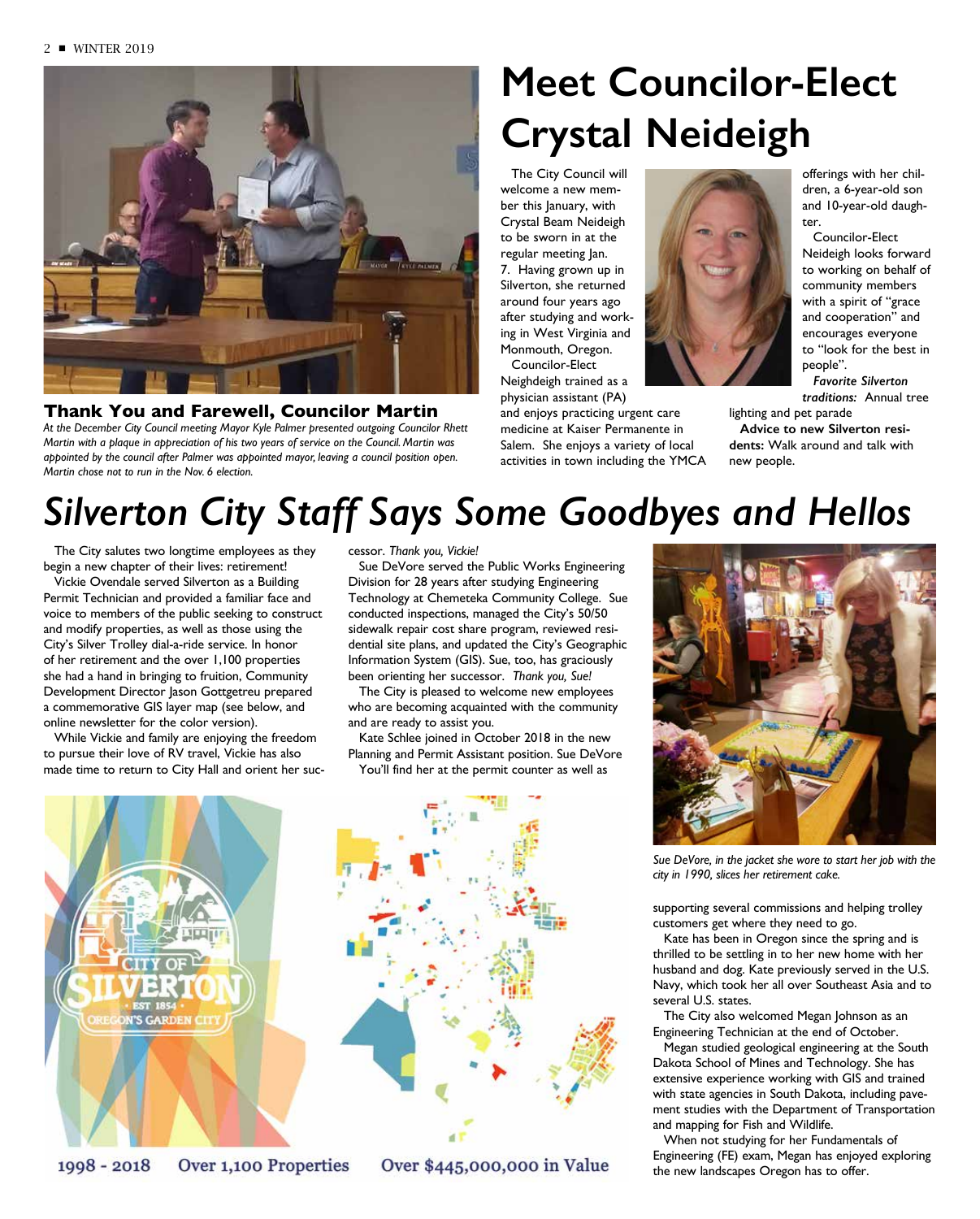## *Know Your Urban Renewal Agency Opportunities*

The Silverton Urban Renewal Agency (SURA) has Grant and Loan programs to encourage investment in the Urban Renewal District by improving the interior or exterior of buildings. Applications can be found on the City's website.

A visit with City staff is recommended to discuss a potential project prior to submitting an application. The following is required to be submitted as part of an application:

1) A written description of the scope of the project,; 2) Architectural and engineering renderings/draw-

ings if required by the Building Official;

3) A statement on source of project funding that includes the required private match;

4) Competitive bid requests from three licensed

and bonded trades/professional; and,

5) An application fee.

**The Building Improvement Program** is designed to encourage investment and upgrades to commercial or industrial property by encouraging significant rehabilitation that improves the value of existing commercial property and supports the highest and best use of commercial or industrial property or new buildings within the Silverton Urban Renewal District.

The program offers a matching grant intended to fund internal rehabilitation (non-façade) projects. A project will consist of at least a 1:1 minimum private match. Particular emphasis and priority is placed on rehabilitation projects that incorporate mixed-use elements with quality construction and that improve the economic vitality of the Silverton Urban Renewal District.

The following expenses are eligible for reimbursement with Silverton Urban Renewal Agency Building Improvement Program funds:

- Design services, engineering and architectural fees, permits and other fees;
- Expenses relating to structural improvements,
- seismic upgrades, and code improvements;

• Expenses relating to internal improvements that are considered part of the building that allow the

building to operate at a higher and better use;

• Facilities improvements (HVAC, Sprinkler

Systems, Elevator, Utility Upgrade, etc.);

• Internal demolition (if square feet of usable space is not reduced);

• New Buildings; and,

• Addition of residential units above ground floor commercial and/or limited expansion of building, as long as the expenses listed previously are consistent with the rehabilitation and adaptive reuse of a building and increase the value of the building.

**The Façade Improvement Program** is designed to improve the appearance and curb appeal of buildings and streetscape within the Silverton Urban Renewal



*Before an Urban Renewal project After the Urban Renewal project*

District, thereby improving the marketability of the district in terms of economic vitality and attractiveness to new investment. The program offers grants up to \$20,000 for buildings within the Urban Renewal District and grants up to \$40,000 for buildings that are within the Downtown Commercial District.

The program is a matching grant intended to fund façade improvements in the Silverton Urban Renewal District. The grants are available to business and commercial property owners in the Silverton Urban Renewal District for rehabilitating storefronts to eliminate blight, enhance livability, and revitalize commercial areas.

The following expenses are eligible for reimbursement with Silverton Urban Renewal Agency Facade Improvement Program funds:

• Exterior improvements only, including, but not limited to: Exterior rehabilitation and restoration;

The Silverton Sign Code regulates all permanent and temporary signs within the City. Most permanent signs require permits, which allow City staff to review the sign for conformance to code. Temporary or incidental signs, do not require a permit but still are required to be in compliance

• Illuminated signs are not allowed to flash. Although commonly seen on Open/Closed signs, it

• Temporary signs are limited in height to 45 inches.The tall flag type banners are in excess of

• Off premise signs are not allowed. You can

the maximum height for temporary signs.

### **Silverton Sign Code – Common Missteps**

for funds.

be 45 – 60 days.

only locate signs on the site of your business.

• Balloons or tethered objects are not allowed. • Signs are not allowed to be attached to a tree,

painting; brick, masonry, and stucco repair; awnings (except those including tenant signs as part of the awning); signs and graphics (except those with tenant names); exterior lighting; architectural fees or other items as approved in the Grant Review process. • Streetscape elements on private property A project has to be reviewed by the Silverton Urban Renewal Advisory Committee and the URA for approval. A project has to be approved prior to work being done on the project for it to be eligible

Only expenses incurred after project approval are eligible for reimbursement with the exception of design services, permits, and other similar services required in the application process. The timeline from application submittal to final review for approval can

*Questions may be directed to Jason Gottgetreu, 503-874-2212, or email Jgottgetreu@Silverton.or.us*

a plant, a fence, or a utility pole. • Sandwich boards must allow a 5 ft. wide travel

path.

The purpose of the sign code is to provide a neat, clean, orderly, and attractive appearance for the community, to improve the effectiveness of signs, and to prevent proliferation and clutter.

The Silverton Sign Code can be found on the City website in the Municipal Code under Title 15 Building and Construction in Chapter 15.16 Signs. *Questions may be directed to Jason Gottgetreu,* 

*503-874-2212, or email Jgottgetreu@Silverton.or.us.*

#### *Silverton City Council*



Mayor **Kyle Palmer**

503-932-8550 kpalmer@ silverton.or.us

Councilor **Laurie Carter** 503-580-5355 lcarter@ silverton.or.us 503-874-4430



Councilor **Jason Freilinger** Councilor **Crystal Neideigh** cneideigh@ silverton.or.us

jfreilinger@ silverton.or.us



with the code.

is not permitted.

**Common Missteps**

**Matt Plummer** 



Councilor **Dana Smith** 503-873-4921





dsmith@ silverton.or.us **Jim Sears** 503-873-9357 jsears@ silverton.or.us

#### *Silverton City Hall*

*306 S. Water St. • 503-873-5321*

**Finance Director Kathleen Zaragoza** 503-874-2203 • kzaragoza@silverton.or.us

**Community Development Director Jason Gottgetreu** 503-874-2212 jgottgetreu@silverton.or.us

**Public Works Director Petra Schuetz** 503-874-2210 • pschuetz@silverton.or.us

City Manager **Christy Wurster** 503-874-2205 cwurster@ silverton.or.us

Councilor